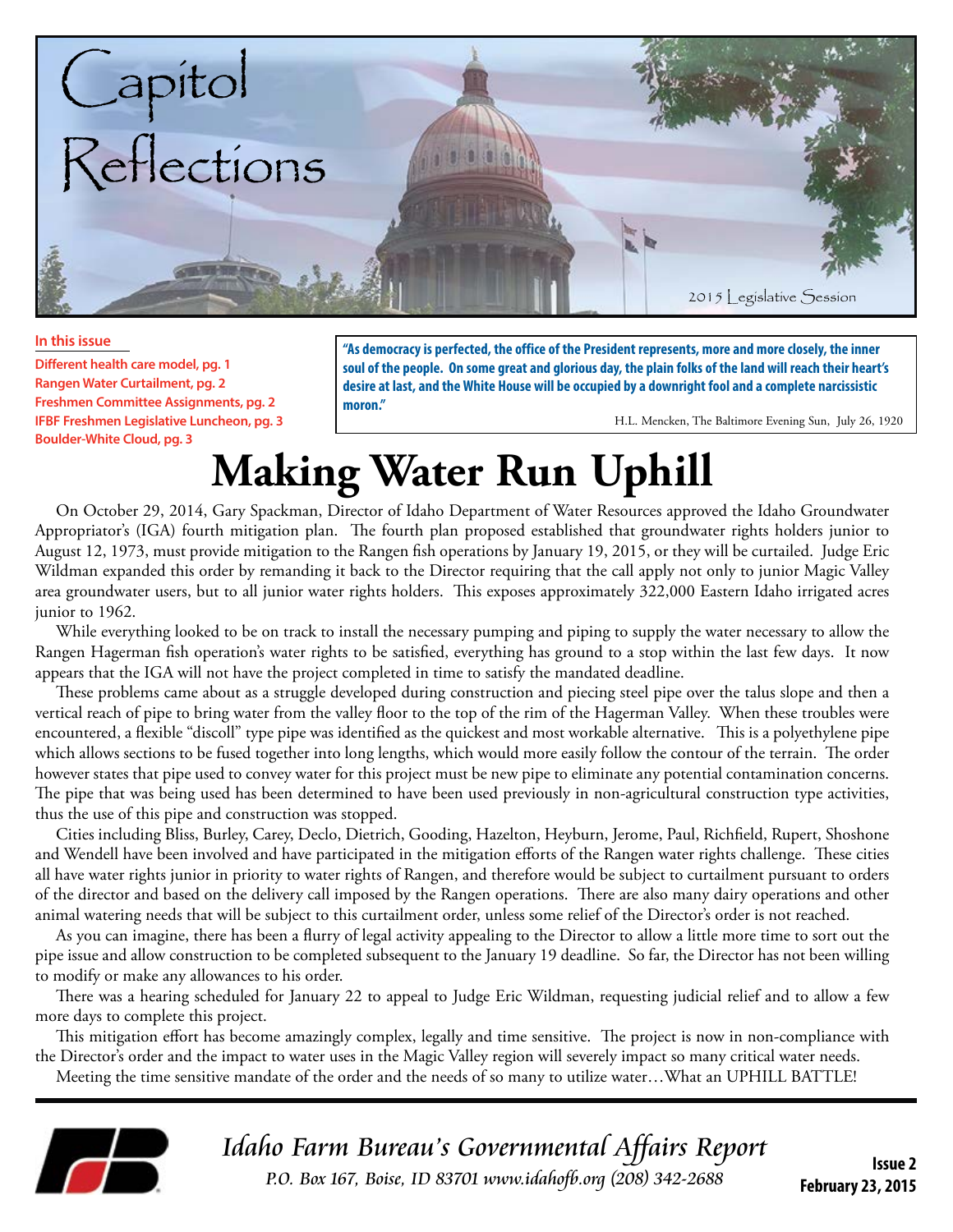#### **BOULDER-WHITE CLOUDS WILDERNESS OR MONUMENT – IS IT A HOBSON'S CHOICE?**

A Hobson's Choice is a free choice in which only one option is possible. As a person may refuse to take that option, the choice is therefore between taking the option or not; "take it or leave it." The phrase is said to originate with Thomas Hobson (1544- 1631), a livery stable owner in Cambridge, England. To rotate the use of his horses, he offered customers the choice of either taking the horse in the stall nearest the door or taking none at all.

Prior to President Obama's visit to Boise on January 21, there was a lot of discussion and speculation on why the President was even coming to Idaho. Farm Bureau members wondered and feared that he might tip his hand regarding future plans that may include National Monument designation of the Boulder-White Clouds area.

That topic did not come up in his Boise State University – State of the Union speech and cheerleader rally. He did say he came because he was invited in a letter that he had received from Bella Williams, a 13 year old from Boise's North Junior High. While President Obama made a Boise campaign stop in 2008, Idaho was one of only four states that he had not visited during his presidency.

The Idaho Statesman (Rocky Barker) reported that during the flight to Boise, Boise Mayor David Bieter, who was invited to fly with the President on Air Force One, and the President discussed the Boulder-White Clouds issue. Bieter had asked the president to proclaim a national monument for the Boulder-White Clouds and the East Fork of the Salmon River in Central Idaho. The Mayor reported that the President committed to take it back to his staff and said, "we will take a look and see."

The Statesman also reported that when Obama got off Air Force One in Boise, he was greeted at the airport by Republican Lt. Governor Brad Little. Little said he told Obama that proclaiming the 700,000 acre wildness area as a national monument would not be good for the other things his administration is doing in cooperation with Idaho. Obama interrupted Little and pointed back to Bieter saying "You two might have to get together on this issue." After his BSU speech, Obama met with former Democratic Idaho Gov. Cecil Andrus, who also urged him to proclaim a national monument.

On Friday January 16 the IFBF was invited to attend a briefing with Congressman Simpson and his staff to discuss a Boulder-White Cloud – Jerry Peak Wilderness Bill. This has been a high priority for the congressman for more than a decade. He reported that he is working closely with the President's administration, the Departments of Agriculture and Interior to refine this legislation. He suggested that he has been given a six month time frame to make something happen in order to potentially avoid a presidential monument designation.

 Congressman Simpson is confident that if he is not successful in his efforts, then there will be a presidential monument designation of this area. He has held meetings with Custer and Blaine County Commissioners and many other stakeholders over the last several days. He is currently refining his legislation based on the input that he has received and will provide updates to his proposal changes. Simpson expressed his confidence getting this legislation through the House of Representatives, but was not as confident when it comes to the U.S. Senate.

Congressman Simpson maybe offering us the Hobson "take it or leave it" choice. The unknown is if we don't support wilderness, will a monument designation be forced upon us?

Idaho Farm Bureau policy opposes both wilderness legislation and national monument designation.

## **IFBF Meets With New Legislators**

This week the Idaho Farm Bureau hosted 17 freshman legislators for lunch at the Crystal Ballroom in downtown Boise. President Frank Priestley explained to the newly elected legislators that the Idaho Farm Bureau Federation (IFBF) is the largest farm organization in the state with a membership of more than 72,300 Idaho families. Farm Bureau is governed by and represents farm and ranch families that grow all commodities across the state.

The policies which guide the organization are developed through an intense, grass-roots process. Each year individual members formulate ideas to address challenges they face. They bring these ideas to county Farm Bureau policy development meetings for a thorough discussion. Those resolutions which are accepted at the county level are forwarded through a rigorous vetting process for further discussion and refinement. Finally, delegates from all 37 county Farm Bureaus discuss, amend and vote on the resolutions at the state convention prior to final acceptance.

Each one of IFBF's policies are reviewed and voted upon each year prior to being included in the policy book which is then distributed to Legislators and other elected leaders. IFBF's staff members and volunteer leaders work with elected leaders to implement the policies as developed by the grass-roots members.

We appreciated the opportunity to get to know these new legislators better and to share a little more information about Farm Bureau and what makes our organization so unique and successful.